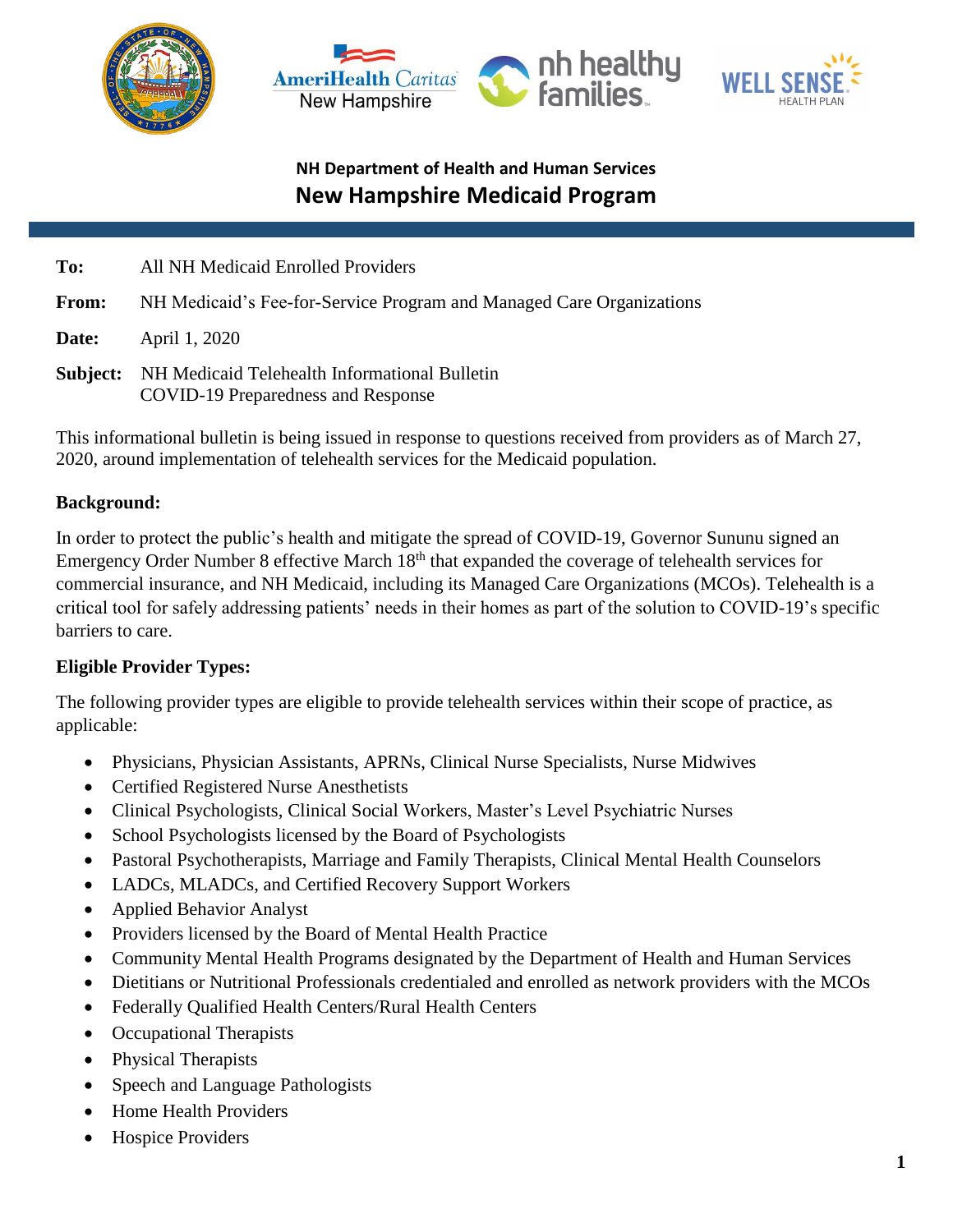





### **Eligible Provider Types, Continued:**

 Licensed Out-of-State Medical Providers in good standing per Emergency Order Number #15 pursuant to Executive Order 2020-04. Further guidance on enrollment will be forthcoming.

Additionally the providers listed below enrolled with NH Medicaid whose services may be delivered by non-medical non-licensed personnel may provide services remotely in response to the state of emergency:

- Language Bank Interpreters
- Home Visiting Programs under contract with the Bureau of Maternal & Child Health and Economic & Housing Stability
- Early Supports and Services (FCESS) Providers
- CFI Waiver Providers

Providers who are not enrolled with NH Medicaid and are not recognized as a qualified Medicaid treatment provider are not eligible to receive Medicaid reimbursement for telehealth services provided to Medicaid members (i.e., naturopathic doctors) but may perform telehealth services in accordance with their scope of practice.

## **Eligible Services:**

Any service that would have previously been rendered and Medicaid covered as face-to-face may now be rendered via telehealth. This includes both medical services, as well as behavioral health services. Notification to NH Medicaid to transition a member from face-to-face treatment to telehealth visits is not required. All prior authorization requirements remain in effect, including applied behavior analysis and therapy service limit overrides. Annual physical exams cannot be performed via telehealth because the required elements of weight, blood pressure and vitals cannot be completed via telehealth. However if the distant site is a facility with a telehealth cart with these capabilities, this e-visit would be covered. The delivery of personal care services falls into this non-covered category, however verbal cueing to assist persons to perform their own personal care would be covered.

Non-medical home health services' personnel, such as personal care attendants and homemakers performing welfare checks, are not billable Medicaid services under the State Plan, but would be covered under all Long Term (LTSS) Care waivers.

## **Originating Sites:**

An originating site is where the patient is located during the telehealth service. There are no restrictions. No Medicaid payment is made to the originating site.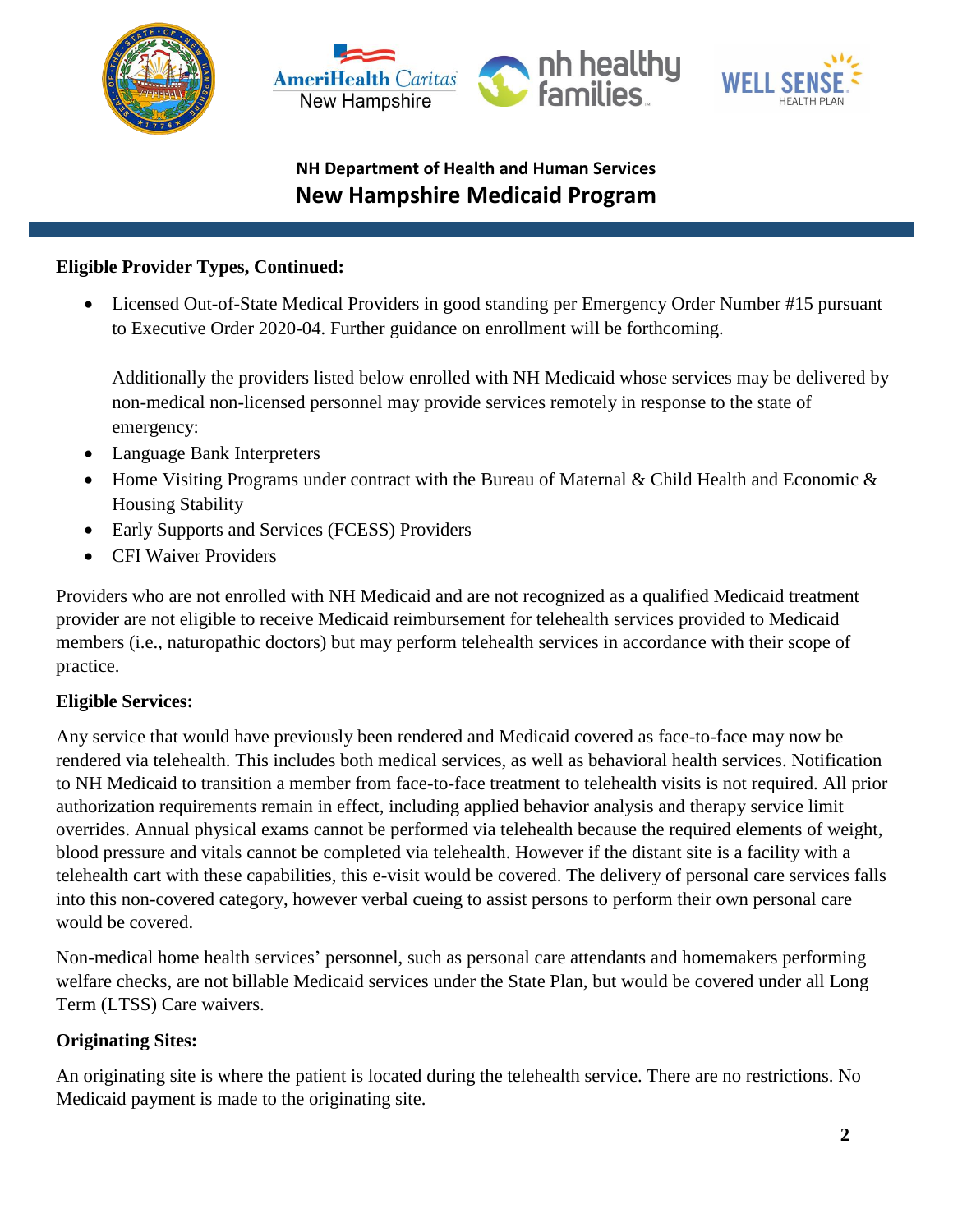





#### **Distant Sites:**

A distant site is where the practitioner is located during the time of the telehealth service. Providers may render telehealth services from their private residence (distant remote site) instead of a medical office. Confidentiality and privacy protections, however, still apply. The address on the claim should reflect the address of the billing provider and not the address of the performing provider conducting the telehealth service. With passage of the Stimulus Bill, FQHCs and RHCs may be distant sites.

### **E-visits:**

DHHS is committed to relieving the burden on primary care offices during this state of emergency. The Governor's Executive Order #8 pursuant to Executive Order 2020-04 waived the requirement that the clinician must establish an initial in-person, face-to-face patient relationship before telehealth services can be utilized for diagnosis, consultation or treatment. In all types of locations, including the member's home, Medicaid members with an established relationship may have non-face-to-face patient- initiated communications with their doctors without going to the doctor's office.

Reimbursement will be made for the following procedure codes:

- 99421: Online digital evaluation and management service, for an established patient, for up to 7 days, cumulative time during the 7 days; 5–10 minutes ; Rate: \$9.45
- 99422: Online digital evaluation and management service, for an established patient, for up to 7 days cumulative time during the 7 days; 11– 20 minutes; Rate \$18.89
- 99423: Online digital evaluation and management service, for an established patient, for up to 7 days, cumulative time during the 7 days; 21 or more minutes; Rate \$30.53

Clinicians who may not independently bill for evaluation and management  $(E \& M)$  procedure codes) visits will not be reimbursed for E-visits (procedure codes G2061-G2063). These are Medicaid non-covered services currently. Calls from members and/or a member's family for problem solving which would normally have generated a face-to-face encounter, should be billed as a therapy direct treatment service.

## **Consent for Treatment via Telehealth and Documentation Requirements:**

Per guidance released by CMS for Medicare, verbal consent to a telehealth visit should be documented in the provider's medical note. Consent may also be obtained via email or text. All other documentation requirements remain in effect. Providers should review the administrative rule that pertains to Medicaid coverage of their particular service for details of documentation requirements (He-W 500).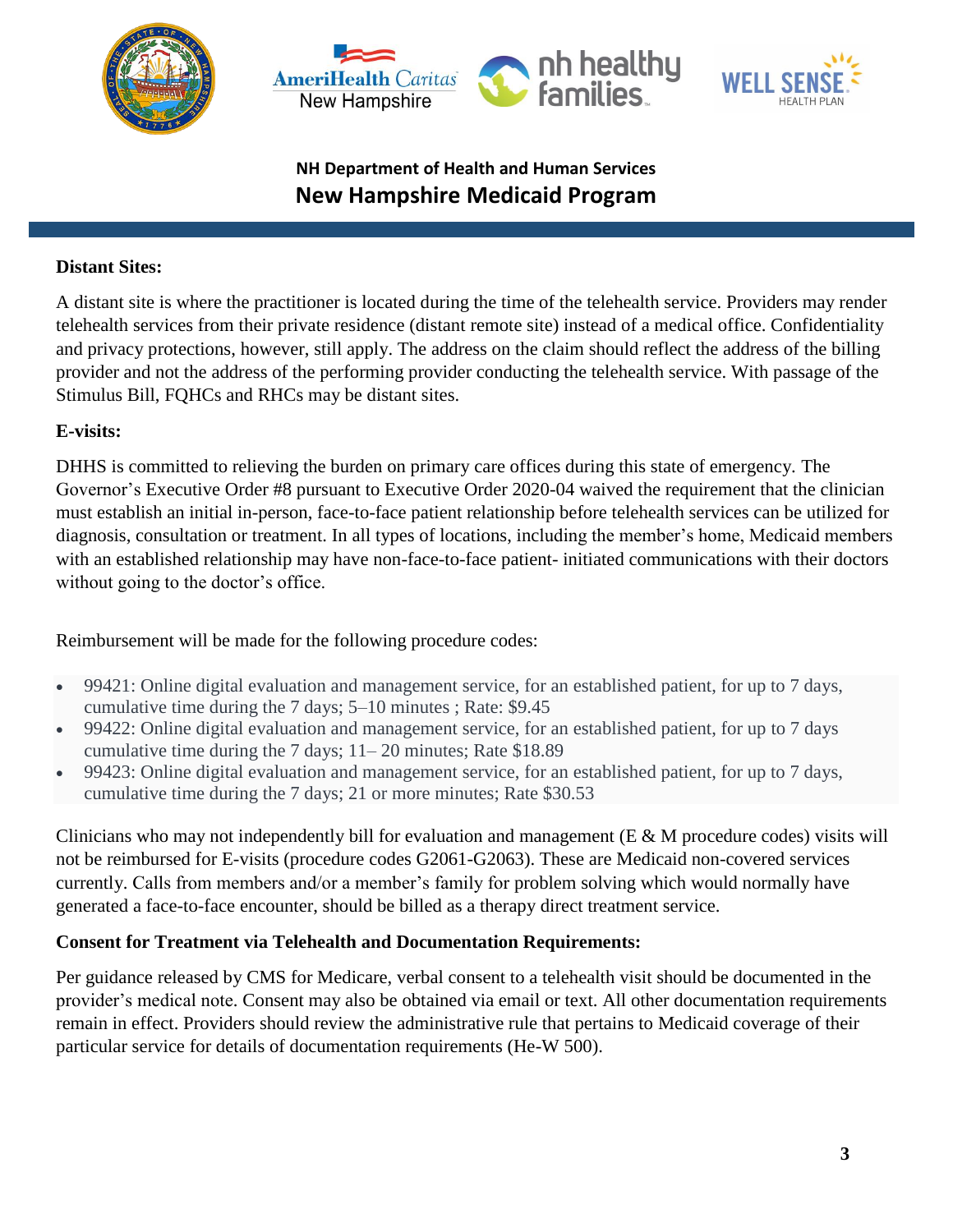





#### **Reimbursement and Billing:**

NH Medicaid pays the same rate as if the service was provided face-to-face. Billing for the service delivered should identify the CPT code(s) typically used for in-person visits with the addition of the GT modifier and place of service 02 (telehealth) to the claim form. Medicaid is not adopting a different set of procedure codes specific to telehealth.

Examples: An office visit procedure code 99213 performed via telehealth would require the claim to have the GT modifier and place of service 02 (telehealth) when billed. A nursing home visit would be billed using either procedure codes 99304-99306 for initial care and 99307-99310 for subsequent care with the GT modifier and place of service 02 (telehealth).

## **Key Takeaways:**

- DHHS has expanded the list of eligible providers who may conduct telehealth/remote visits.
- Applicable State practice acts for non-physician practitioners remain in effect relative to provision of telehealth services.
- The expansion of telehealth services is not intended to expand the scope of services provided by Medicaid. Services not paid for by Medicaid currently will not be paid for under telehealth. This includes supervisory and recertification visits for home health services as well, as welfare checks to keep members and their families connected and engaged in home care. Providers are encouraged to perform these services via telehealth communications, but need to understand Medicaid reimbursement will not be available for this activity.
- Per guidance issue by the Office of Civil Rights (OCR), OCR is waving any potential penalties against health care providers for noncompliance with HIPAA regulations in connection with the good faith provision of telehealth during the COVID-19 national public health emergency. Under that guidance, healthcare providers may use popular applications that allow video chats including Apple FaceTime, Facebook Messenger Video chat, Google Handouts video, Zoom, or Skype.
- Providers are prohibited from using public facing applications such as Facebook Live, Twitch, TickTok, or other similar video communication applications.
- Video chat is the preferred method of providing telehealth services as there may be services that a provider determines are not appropriate for audio. Audio/telephonic delivery of services should be limited to families without video access.
- Managed Care Organizations (MCOs) will be allowing telehealth visits in lieu of face-to-face visits in accordance with this Informational Bulletin.
- DHHS will continue to monitor the COVID-19 situation and assess options for additional relief to providers focusing on assuring the care of our most vulnerable Medicaid members.